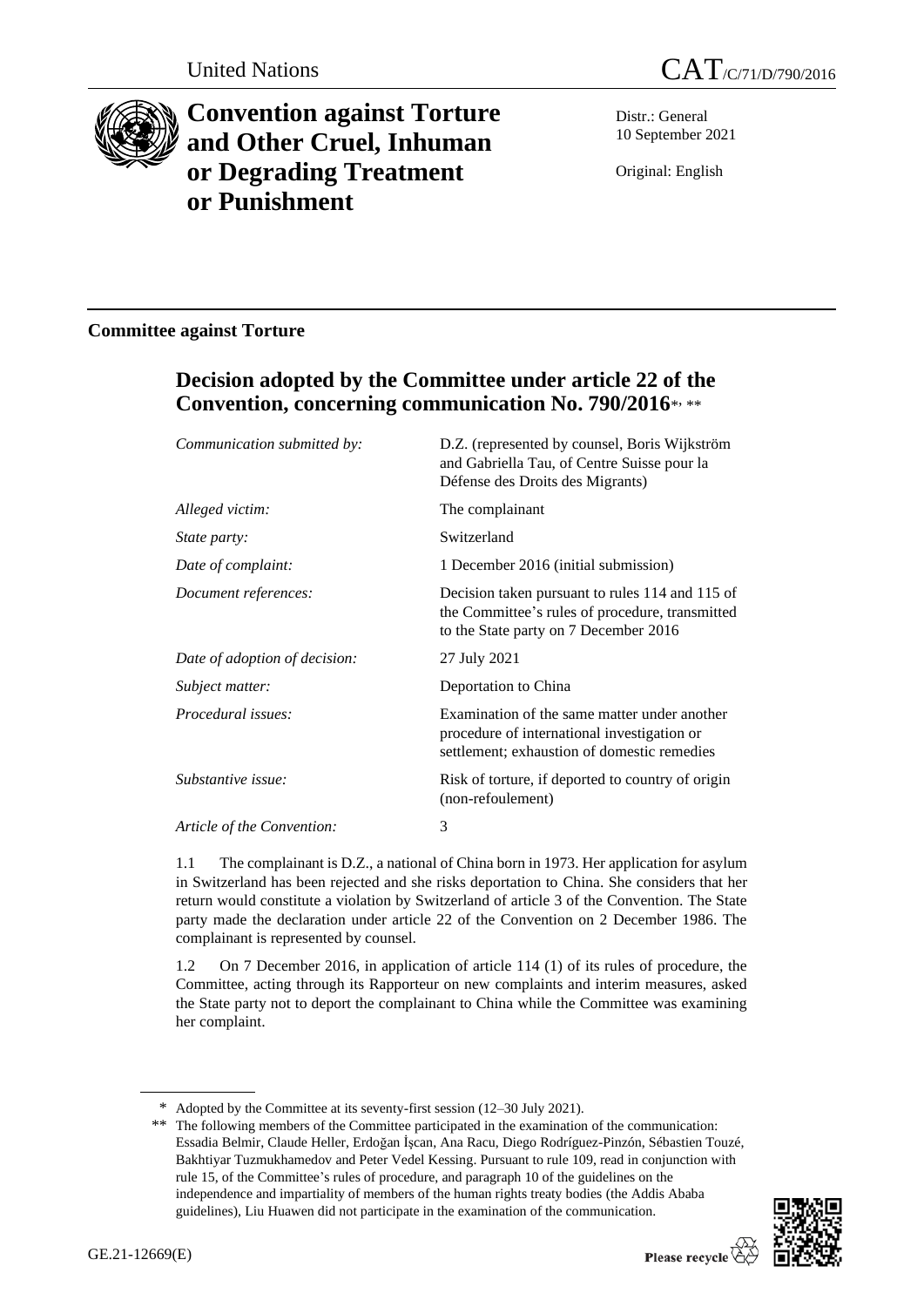1.3 On 14 December 2018, pursuant to rule 115 (3) of its rules of procedure, the Committee, acting through its Special Rapporteur on new complaints and interim measures, denied the State party's request for the admissibility of the communication to be examined separately from the merits (see also para. 4 below).

#### **Facts as submitted by the complainant**

2.1 In 2010, a doctor treating the complainant's mother for a malignant tumour introduced the complainant to Christianity, the gospel of Jesus and the omnipotence of God. That greatly impressed the complainant, who, together with her mother, decided to accept the gospel of Jesus for the healing of the mother. The operation forming part of that treatment was successful and convinced the complainant that God had saved her mother. She began to participate in meetings on the gospel and to preach, converting several family members. She was baptised in August 2010.

2.2 In June 2014, one of the complainant's sisters in the church, L, was detained for 15 days, during which she was tortured and deprived of sleep and food. Following her release, L wrote to the complainant indicating that her husband blamed the complainant for L's arrest and detention because of their close relation and that he would find her and report her to the police. L was questioned at a police station, but did not provide the complainant's family home address. In June 2014, L's husband took policemen to a residence used as a church in the village of N, which the complainant frequented. The policemen sought to arrest the complainant, but they did not find her. They threatened those present and told them to report the complainant, to whom they referred by her alias, and also told them that the Government reprimanded domestic churches, as well as those who preached, including the complainant. In fear of being arrested, the complainant went to stay with another sister in the church, C, whose residence she did not leave for four months. A brother and sister in the church then procured her a passport and a visa. On 25 March 2015, the complainant arrived in Switzerland on a valid Schengen visa. Three months later, she learned that L's husband had testified that the complainant was a preacher. She also learned that police had visited her mother's residence, where they had found pictures of the complainant and threatened her parents that those who preached the gospel were considered political criminals, that the State did not release them and that it was a crime to harbour criminals.

2.3 On 21 April 2015, the complainant applied for asylum in Switzerland. The State Secretariat for Migration rejected her application on 3 February 2016 on the grounds that her claims were particularly stereotypical, evasive and barely spontaneous, in addition to being contrary to all logic and the general experience.

2.4 The complainant appealed that decision on 7 March 2016, submitting testimony from a sister in the church, W, who confirmed that the son of L's husband had obtained the complainant's address and that the police had subsequently visited the complainant's mother and told her that the complainant should surrender herself as soon as possible. By incidental ruling of 23 March 2016, the Federal Administrative Court rejected the complainant'srequest for judicial assistance on the grounds that the reasons invoked appeared bound to fail from the outset. The complainant was unable to pay the presumed advance procedural fees of SwF 900. For that reason, the Court declared her appeal inadmissible on 20 April 2016.

#### **Complaint**

3. The complainant affirms that she is unable to return to China, where she would risk being arrested and tortured. She also affirms that the Communist Party of China has intensified its efforts at the national level to arrest members of domestic churches, going door to door and promising rewards to stimulate reporting. She refers to sources indicating an escalation of persecutions of Christians in China.<sup>1</sup> She submits copies of her file under the asylum procedure, medical documents<sup>2</sup> (see also para.  $6.5$  below) and a letter dated 2

<sup>&</sup>lt;sup>1</sup> Dutch Refugee Council, "Update of 20 October 2016"; Australian Broadcasting Corporation, "Chinese Communist Party readies crackdown on Christianity", 8 October 2016; ChinaAid, "ChinaAid 2014 Annual Report indicates rising trend in persecution cases", 21 April 2015.

<sup>&</sup>lt;sup>2</sup> A medical certificate dated 3 October 2016 confirms that the complainant was hospitalized in Établissements Hospitaliers du Nord Vaudois from 30 September to 3 October 2016. She explained in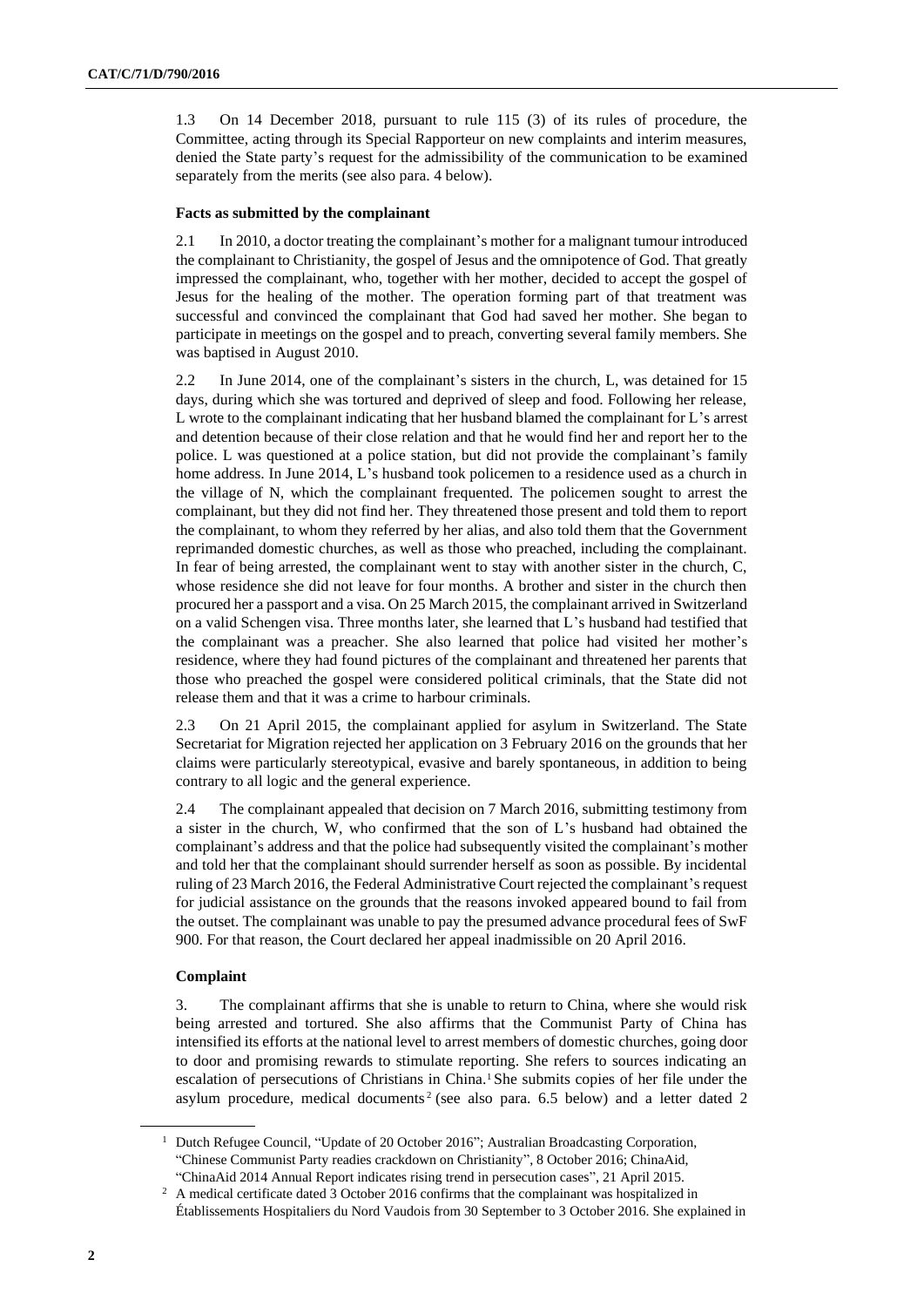November 2016 from the Church of the Almighty God in Switzerland, attesting that she has been a member of the church since 2016 and participates actively in meetings and activities.

#### **State party's observations on admissibility**

4. On 2 February 2017, the State party challenged the admissibility of the communication, noting that the complainant had submitted an application to the European Court of Human Rights on the same matter. On 9 November 2016, the latter rejected the complainant's request for interim measures and declared her application (No. 57382/16) inadmissible because the admissibility conditions set forth in articles 34 and 35 of the Convention for the Protection of Human Rights and Fundamental Freedoms had not been met.<sup>3</sup>

#### **Complainant's comments on the State party's observations on admissibility**

5.1 On 18 September 2017, the complainant submitted her comments on the State party's observations on admissibility. She argues that the European Court of Human Rights has not examined the same question, given that it declared her application inadmissible because, in the absence of counsel, she had invoked the wrong convention, namely, the Convention relating to the Status of Refugees.

5.2 On 23 December 2018, the complainant submitted supplementary comments. She refers to social media websites, on which a video of an interview with her and pictures of her participating in activities promoting the respect of human rights in China are posted. In the video on YouTube, under the title, "10<sup>th</sup> Geneva summit spotlights human rights situations in dictatorships", the complainant is identified as a member of the Church of the Almighty God.

5.3 The complainant submits statements from three professors specializing in the Church of the Almighty God. They affirm that participation in, and membership of, *xie jiao* ("heterodox teachings" or "evil cults") is punished with three to seven years' imprisonment in China and that the Church of the Almighty God systematically features on *xie jiao* lists. They also affirm that members of the church would certainly be arrested and detained if sent back to China and would run a serious risk of being tortured and killed on the grounds of their membership in the church alone. They claim that, because of local police corruption, the incomplete implementation of the national police database and a lack of verification, it is possible to procure a passport and leave the country with it.

#### **State party's additional observations on admissibility and observations on the merits**

6.1 On 11 June 2019, the State party submitted its observations on admissibility and the merits. It reiterates that the complaint is inadmissible on the grounds that the European Court of Human Rights has examined the same question. It observes that the complaint is inadmissible on the grounds of article  $22(5)$  (b) of the Convention, to the extent that the complainant did not invoke her political activities in Switzerland in the domestic procedure. They could have been the object of a second asylum application, which would have generated the right to reside in Switzerland until the end of the procedure, or the extraordinary remedy of a re-examination, in which the State Secretariat for Migration may accord suspensive effect to the deportation order.

6.2 On the merits, the State party underlines the soundness of the decisions of the national authorities and observes, with reference to the Committee's general comment No. 4 (2017) on the implementation of article 3 in the context of article 22, that the complainant has not proven that she runs a foreseeable, personal, present and real risk of being subjected to torture in case of her return to China. In that regard, the State party maintains that there is no

the letter accompanying the medical certificate that, since the negative decision by the Swiss asylum authorities, her mental health has deteriorated.

<sup>&</sup>lt;sup>3</sup> The European Court of Human Rights, sitting in a single-judge formation, decided to declare the application inadmissible. Having regard to all the material in its possession and in so far as it had jurisdiction to examine the allegations made, the Court considered that the conditions of admissibility provided for in articles 34 and 35 of the Convention for the Protection of Human Rights and Fundamental Freedoms were not fulfilled.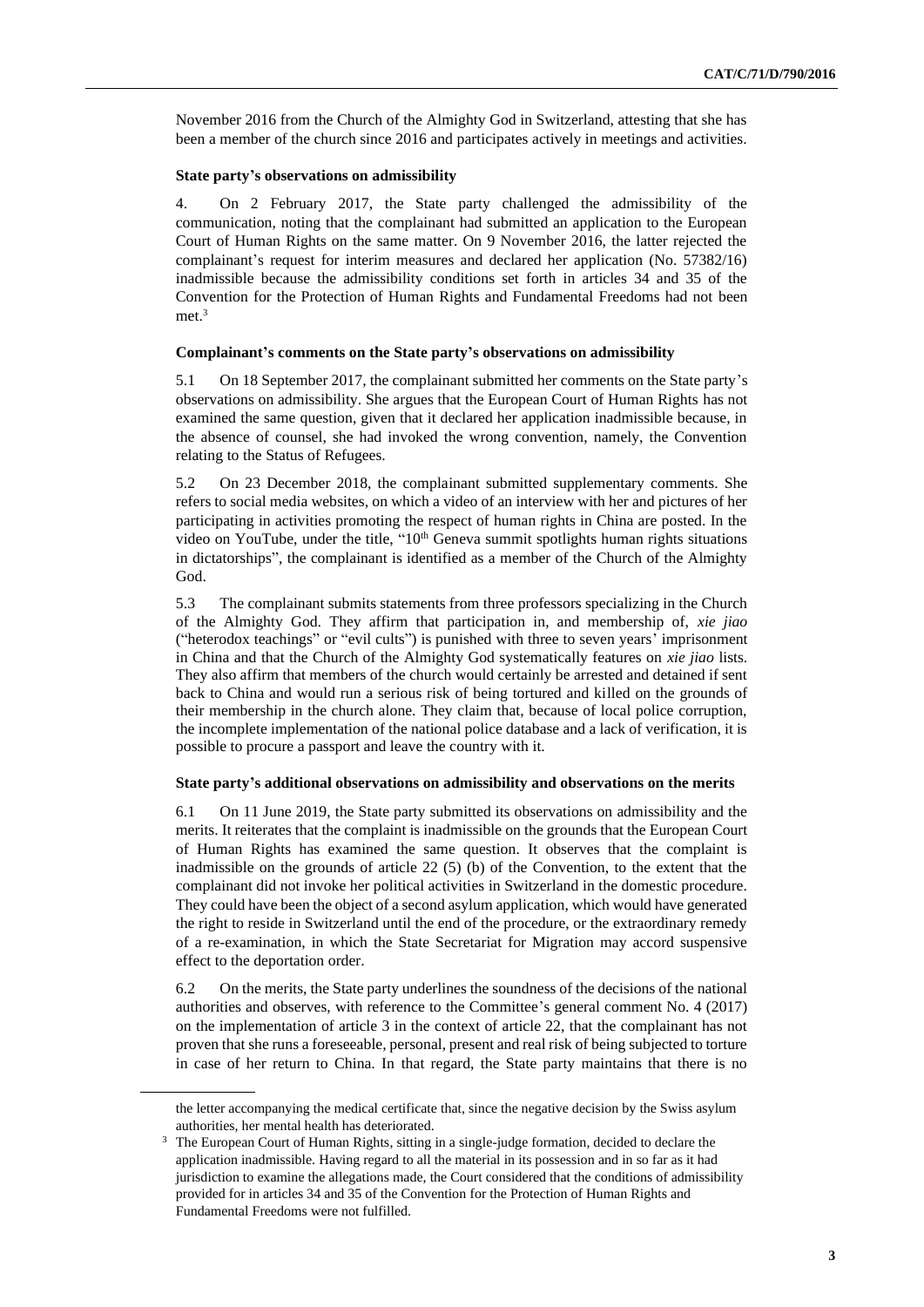consistent pattern of gross, flagrant or mass violations of human rights in China, noting that there is no war, civil war or generalized violence on the whole of the territory. Moreover, the complainant does not state that she has been subject to torture or other mistreatment; she affirmed the opposite during the hearing before the State Secretariat for Migration. Furthermore, as for her political activities in Switzerland, the State party does not consider, independently of the non-exhaustion of domestic remedies, that those activities have necessarily attracted the attention of the Chinese authorities.

6.3 The State party refers to the entirety of the domestic decisions and observes that the complainant's affirmations lack credibility and contain factual inconsistencies. It refers to the reasoning in the decisions of the domestic authorities, i.e. that her allegations are not credible and do not lead to the conclusion that there are serious reasons to believe that she would be exposed to torture in China. Specifically, the State party notes that it has not been established that L's arrest happened for religious reasons. It is furthermore not credible that the complainant has been or is being searched for, given that the Chinese authorities are unaware of her real identity and it is not plausible that the police searched for her at the residence of a brother in the church in the village of N without arresting the latter, especially because the police officers were accompanied by L's husband, who knew that L and the complainant often saw each other there. The State party notes that the complainant mentioned only a single policeman who conducted the search before the national authorities, but that there were two policemen according to her complaint.

6.4 The State party observes that it is illogical that, despite the police search, the complainant successfully obtained a passport and visa and left the country by airplane, i.e. through a highly controlled route. She did not offer a plausible explanation in that regard. According to one of the three professors' statements, that is only possible if the person concerned has never had their details checked at a border crossing or has provided an alias during such a check and has profited from a delay in the registration of his or her fingerprints. The State party notes that, during the asylum hearing, the complainant stated that she had obtained her passport through an intermediary named Z, whereas the complaint now states that her brother in the church personally led her to the competent authority and that Z only intervened for the Schengen visa application at the Embassy of Switzerland in China.

6.5 As for the proof submitted to the Committee, the State party notes that the medical documents concern the complainant's illness suffered in the third quarter of 2016, rather than her claim. The attestation from the Church of the Almighty God was drawn up on 2 November 2016, well after the alleged facts, and only establishes that the complainant has participated in activities in Switzerland. She never mentioned her membership in the procedure before the national authorities. The statements on her religious beliefs have remained vague and barely substantiated. W's testimony was prepared after the decision of the State Secretariat for Migration and does not establish that the complainant had problems with the Chinese authorities. In addition, the affirmation in the testimony that the son of L's husband was able to procure the complainant's family home address in China does not correspond to the complainant's declarations that she had presented herself to that family under an alias and that her real identity was therefore unknown. Furthermore, the declarations from the professors contain no information on the individual situation of the complainant, who moreover affirmed that she is not a member of a sect or religious group. The State party concludes that, from the file before it, it cannot be concluded that the complainant is being searched for by the Chinese authorities; her claim relies only on the comments of third parties and, the complainant does not present new elements capable of calling into question the national decisions or rendering credible the existence of a foreseeable, personal, present and real risk of being subjected to torture in case of her return to China.

#### **Complainant's comments on the State party's additional observations on admissibility and observations on the merits**

7.1 On 4 November 2019, the complainant provided her comments on the State party's observations. She reiterates that the European Court of Human Rights has not examined the same question, having declared her application inadmissible because she invoked the wrong convention.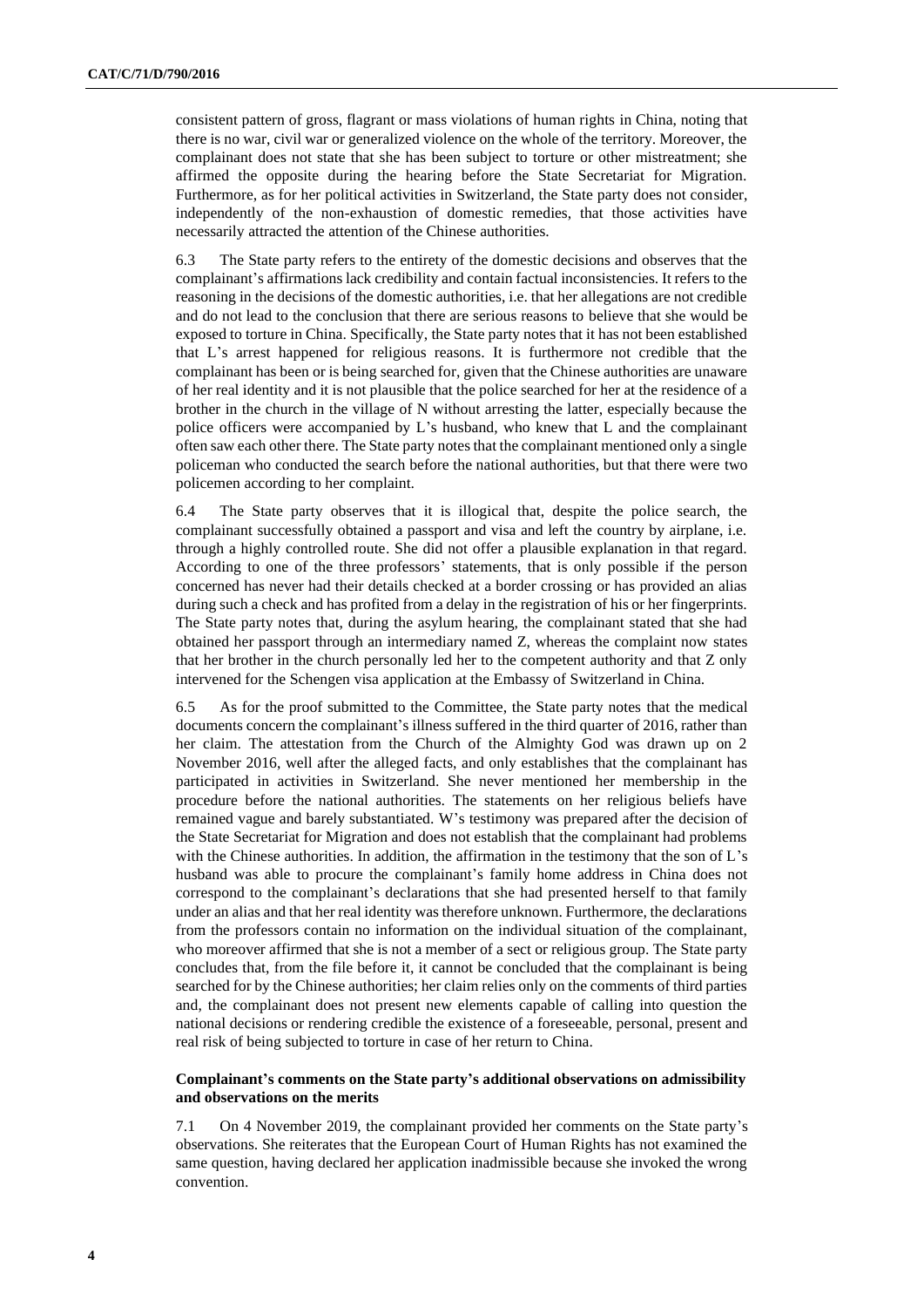7.2 In response to the State party's assertion of non-exhaustion of domestic remedies, the complainant affirms that the requirement to lodge a new asylum application to argue on the same grounds appears unjustified. She states that the State party may at any moment open a new asylum procedure on its own initiative. She notes that it is inevitable that she submits new proof in a procedure that has lasted almost three years, and that those elements prove her public political engagement for religious freedom in China and are in line with her religious beliefs and activities, which have formed the basis of her claim throughout the procedure. The complainant underlines that she does not argue the existence of a new risk and that acceptance of the State party's arguments on that point would allow States parties to avoid decisions on the merits in a great number of cases. The complainant affirms that she has been and still is exposed to risk because of her activities and position in the religious community. She adds that the Swiss authorities have neglected to examine her claim with the necessary rigor, the Federal Administrative Court, sitting as the sole judge, having declared her appeal inadmissible.

7.3 As for the credibility of her claim, the complainant argues that the State party in its observations does not question her religious beliefs or her membership of the Church of the Almighty God. She asserts that the Swiss authorities should have examined whether her claim is capable of establishing a prohibition of refoulement. According to the complainant, the State party's declaration that L's arrest did not happen for religious reasons is not substantiated. in addition, her explanations on that point during the hearing were clear and detailed. The complainant submits that her response during the hearing does not exclude that the Chinese authorities are aware of her identity and her religious convictions or that there are at least suspicions in that regard. L's husband knows her personally and could therefore identify her without knowing her real identity. Her statement that "there was no evidence against me. They were not very sure whether I was Christian or not, because, in China, the Christian religion is practised discretely", was to explain why the police did not arrest her brother in the church while they were looking for the complainant.

7.4 As to the State party's observations on her passport and visa, the complainant notes that the exit of Chinese nationals from China is regulated by article 12 of the Administrative Law on Entry and Exit and that none of the conditions in that law applied to her when she left China. The Chinese authorities could therefore not have prevented her exit from the country. The complainant adds that she did not take the steps necessary to obtain the passport and visa herself. The minor contradictions raised by the Swiss authorities in that regard are of little importance. She submits that it cannot be excluded that the Chinese authorities became aware of her identity, religious beliefs and her membership of a domestic church when she went into hiding.

7.5 Concerning the proof submitted, the complainant refutes the State party's observation that she did not mention her membership of the Church of the Almighty God in the domestic procedure; she did so in her appeal to the Federal Administrative Court. She asserts that the fact that the Court did not acknowledge her membership in its incidental decision of 23 March 2016 shows the superficial character of its examination. She asserts that W's testimony confirms her membership of the domestic church in China, that it does not contradict her own statements and that it cannot be excluded that W's family learned of her real identity and communicated it to the police. She contests the State party's refusal to consider the statements from the three professors on the grounds that she stated during the hearing that she was not a member of a sect or religious group, noting that that only reflected her own perception. She asserts that the statements are relevant to the examination of her individual situation in the light of her claim.

7.6 With regard to the State party's observation that there is no consistent pattern of gross, flagrant or mass violations of human rights in China, the complainant states that it is irrelevant that there is no war, civil war or generalized violence in China, because she never invoked such a risk. However, the State party does not pronounce itself on the situation of domestic churches in China, while the violations of their members' human rights are systematic, grave, flagrant and massive, and she has submitted ample information in that regard. Religious freedom is highly limited in China, and the Chinese authorities use measures of constraint and sanctions against unregistered religious groups. Numerous Christian groups are prohibited by law, and their members are exposed to detention and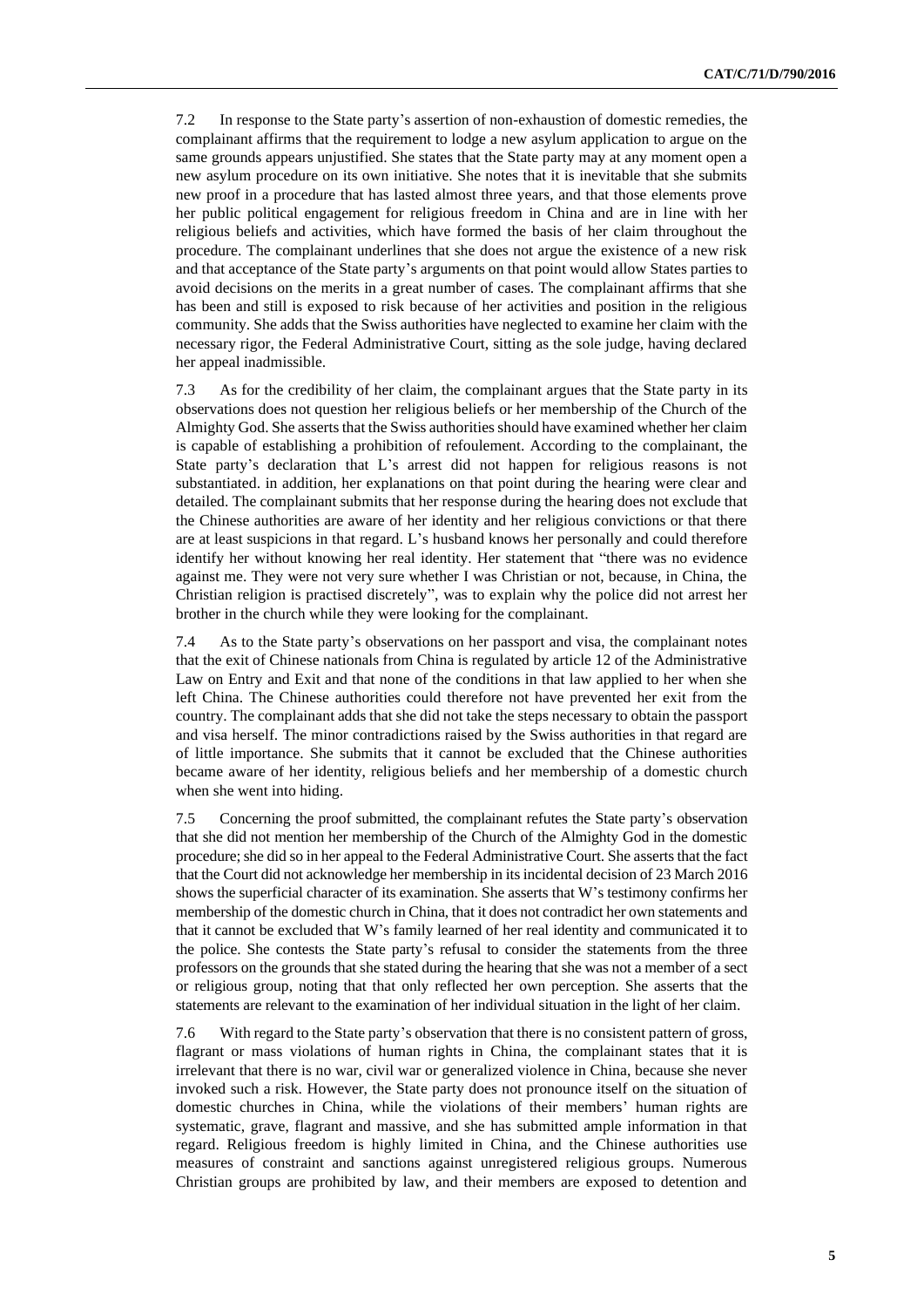torture.<sup>4</sup> In 2018, the hostile attitude of the Communist Party of China to religion further increased, conditions for religious freedom worsened and the persecution of groups classified as *xie jiao* increased, with their members being exposed to torture in detention and inexplicable disappearances.<sup>5</sup> The complainant refers to the case of a member of the Church of the Almighty God who had applied for asylum in Switzerland, was detained after her return to China and currently remains in detention.<sup>6</sup>

7.7 The complainant argues that the State party has not considered the information submitted on the situation of the Church of the Almighty God in China, nor has it examined the risk that the complainant faces in case of return. The complainant refers to two decisions of the State Secretariat for Migration of 27 September 2019 concerning the return to China of members of a domestic church.<sup>7</sup> The Federal Administrative Court subsequently referred the cases back to the State Secretariat for Migration, notably because the latter had not established whether the appellants risked being exposed to serious harm on the grounds of having applied for asylum in Switzerland and of possessing an expired Schengen visa, or whether the possibility of the awareness of the appellants' religious beliefs by the Chinese authorities increased such a risk. The complainant submits that those questions are also relevant to her own case, because she applied for asylum in Switzerland, her visa has expired and the Chinese authorities are certainly aware of her religious and political beliefs. She concludes that the Swiss authorities have failed to sufficiently examine her case.

7.8 The complainant submits that the State party's observation that she did not claim having been subject to torture or other mistreatment is irrelevant, given that she argues only that there is a risk of being exposed to torture or ill-treatment in case of her return to China.

7.9 According to the complainant, the State party's statement that her political activities in Switzerland have not necessarily attracted the attention of the Chinese authorities contradicts its statement that she has not exhausted domestic remedies on that point, given that the State party admits that it is relevant to consider the activities and admits that it cannot be excluded that the Chinese authorities know of her political activities. Given the intensity of the surveillance by the Chinese authorities of its nationals, notably in connection with religious activities, the complainant's activities have certainly attracted their attention.<sup>8</sup>

7.10 On 20 December 2019, the complainant submitted supplementary comments, referring to the judgment of the European Court of Human Rights in *A.A. v. Switzerland*, concerning an Afghani applicant whose conversion to Christianity the Federal Administrative Court had deemed credible.<sup>9</sup> The complainant notes parallels between that case and her own case, because the State party has not questioned her religious beliefs but has still neglected to examine the risks she would face upon return. It also neglected to consider information on the situation of members of domestic churches in China, notably the Church of the Almighty God, despite the systematic, grave, flagrant and massive violations of the human rights of members of those groups. The State party therefore implicitly requires the complainant to behave discreetly in terms of her beliefs and membership of the church.

7.11 The complainant also refers to a judgment of the Federal Administrative Court of 12 November 2019, in which it recognized that a different Chinese appellant had potentially been identified as a member of the Church of the Almighty God during the tenth Geneva

<sup>4</sup> The complainant refers to the following reports: United States Commission on International Religious Freedom, "Annual report 2015: country reports: tier 1 CPCs designated by the State Department and recommended by USCIRF: China", 30 April 2015; Freedom House, "Freedom in the World 2016: China", 7 March 2016; and Department of State of the United States of America, "2014 Report on International Religious Freedom: China", 14 October 2015.

<sup>5</sup> United States Commission on International Religious Freedom, "Annual report 2019 – tier 1 CPCs designated by the State Department and recommended by USCIRF: China", April 2019.

<sup>6</sup> Human Rights Without Frontiers, "Deported to China by Switzerland, Wang Xiumei is now in prison", 16 November 2018.

<sup>7</sup> Switzerland, State Secretariat for Migration, *A. v. SEM* (E-6533/2017), judgment of 27 September 2019; and *A. v. SEM* (E-6525/2017), judgment of 27 September 2019.

<sup>8</sup> United States Commission on International Religious Freedom, "Annual Report 2015".

<sup>9</sup> European Court of Human Rights, *A.A. v. Switzerland* (application No. 32218/17), judgment of 5 November 2019.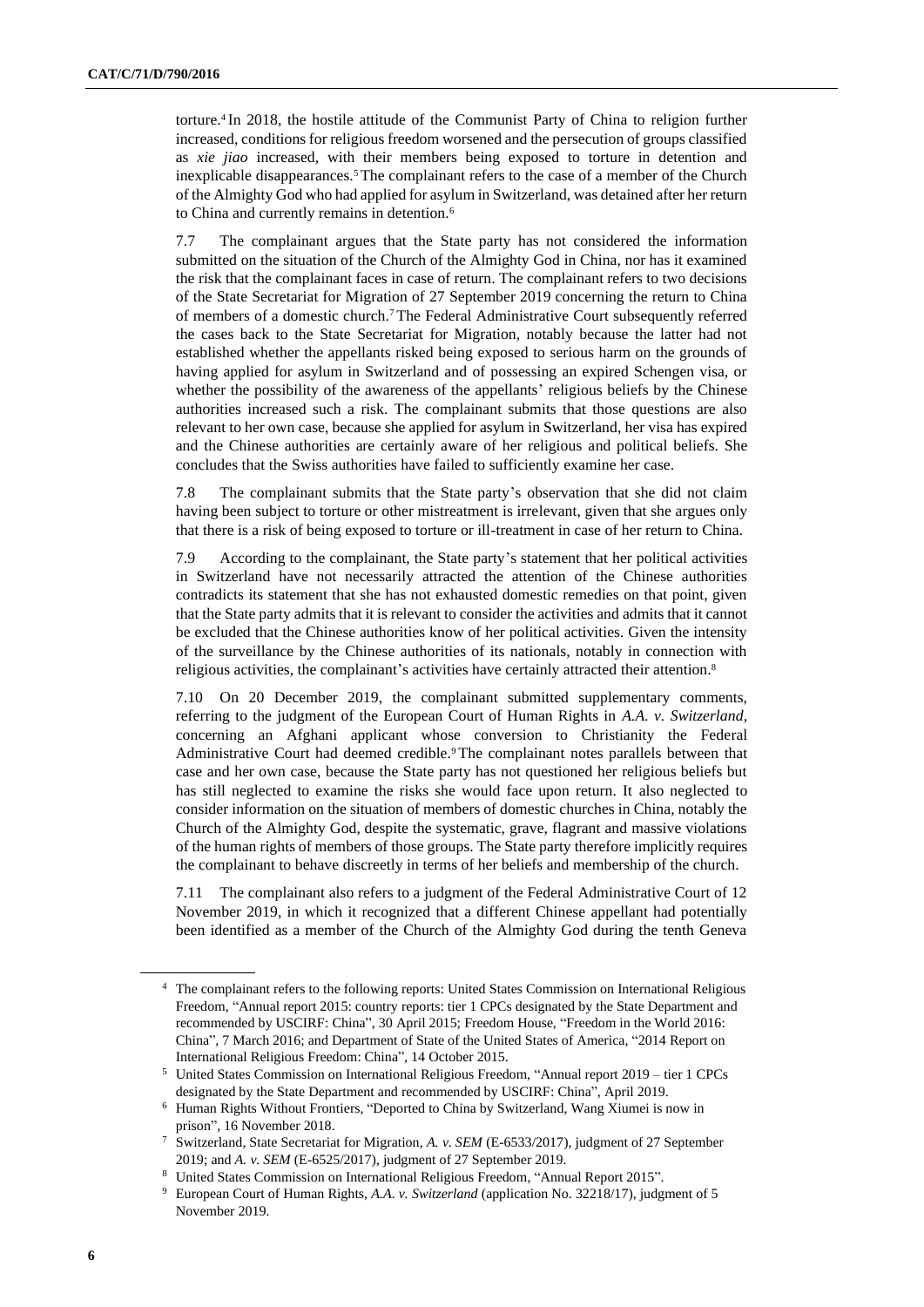summit for human rights and democracy, in which he had participated as a member of that church. The Court considered that the summit was a public and important event, offering a platform for human rights activists and opponents of the Chinese State, which sends observers to it. Even if the he did not have the role of a speaker, the Court considered that the fact that the other appellant might have been identified as a member of the church meant that he likely faced a risk of being persecuted if he was returned to China. The complainant argues that it has been proven that she participated in the same conference and that she was presented in the YouTube video as member of the church. She submits that the State party's lack of consideration of that point contravenes the jurisprudence of the Court.

#### **State party's further observations**

8. On 14 January 2020, the State party submitted a reply indicating that the complainant's comments did not contain new elements and that it maintained the conclusions formulated in its prior observations.

#### **Issues and proceedings before the Committee**

#### *Consideration of admissibility*

9.1 Before considering any claim submitted in a communication, the Committee must decide whether it is admissible under article 22 of the Convention. The Committee notes that the State party contests the admissibility of the complaint, with reference to article 22  $(5)$  (a) of the Convention, on the grounds that the same question has been examined by the European Court of Human Rights, by way of inadmissibility decision of 9 November 2016. It also notes that the complainant does not contradict the assertion that her application before the Court concerned the same question, but that she submits that the Court did not examine it, given that it declared it inadmissible because she had invoked the wrong convention. The Committee notes that, although the decision refers to articles 34 and 35 of the Convention for the Protection of Human Rights and Fundamental Freedoms, it does not provide specific reasons to justify the conclusion of inadmissibility. The decision therefore does not permit the Committee to evaluate the extent to which the Court examined the question, in particular whether it conducted an in-depth analysis of the merits of the case. The Committee considers that article 22 (5) (b) of the Convention does not preclude it from examining the present case.

9.2 The Committee notes that the State party submits that the complaint is inadmissible to the extent that the complainant has not invoked her political activities in Switzerland before the domestic authorities. It also notes that the complainant contests that that is a new element, arguing that her activities in Switzerland prove her public political engagement for religious freedom in China and are in line with her religious beliefs and activities. The Committee notes that the complainant does not contest that she has not raised her political engagement before the domestic asylum authorities. The Committee considers that she does not refute that such a remedy would have been effective; her reference to the judgment of the Federal Administrative Court of 12 November 2019 shows that such activities may be invoked in the domestic procedure and provides no grounds to consider that the procedure is unlikely to bring effective relief. Accordingly, and in the absence of any other information or explanation of pertinence on file, the Committee considers that the complainant has failed to exhaust all available domestic remedies in respect of her political activities in Switzerland and declares that part of the complaint inadmissible under article 22 (5) (b) of the Convention.

9.3 The Committee notes that the State party observes that the complainant did not invoke her membership of the Church of the Almighty God in the domestic procedure. It also notes that the complainant disputes that observation and refers to her appeal before the Federal Administrative Court, in which she mentioned her membership. The Committee notes, however, that the supposed proof of her membership has not been submitted in the domestic procedure.

9.4 The Committee recalls its jurisprudence according to which the State party must have the opportunity to examine new evidence covered by article 3 before it is considered by the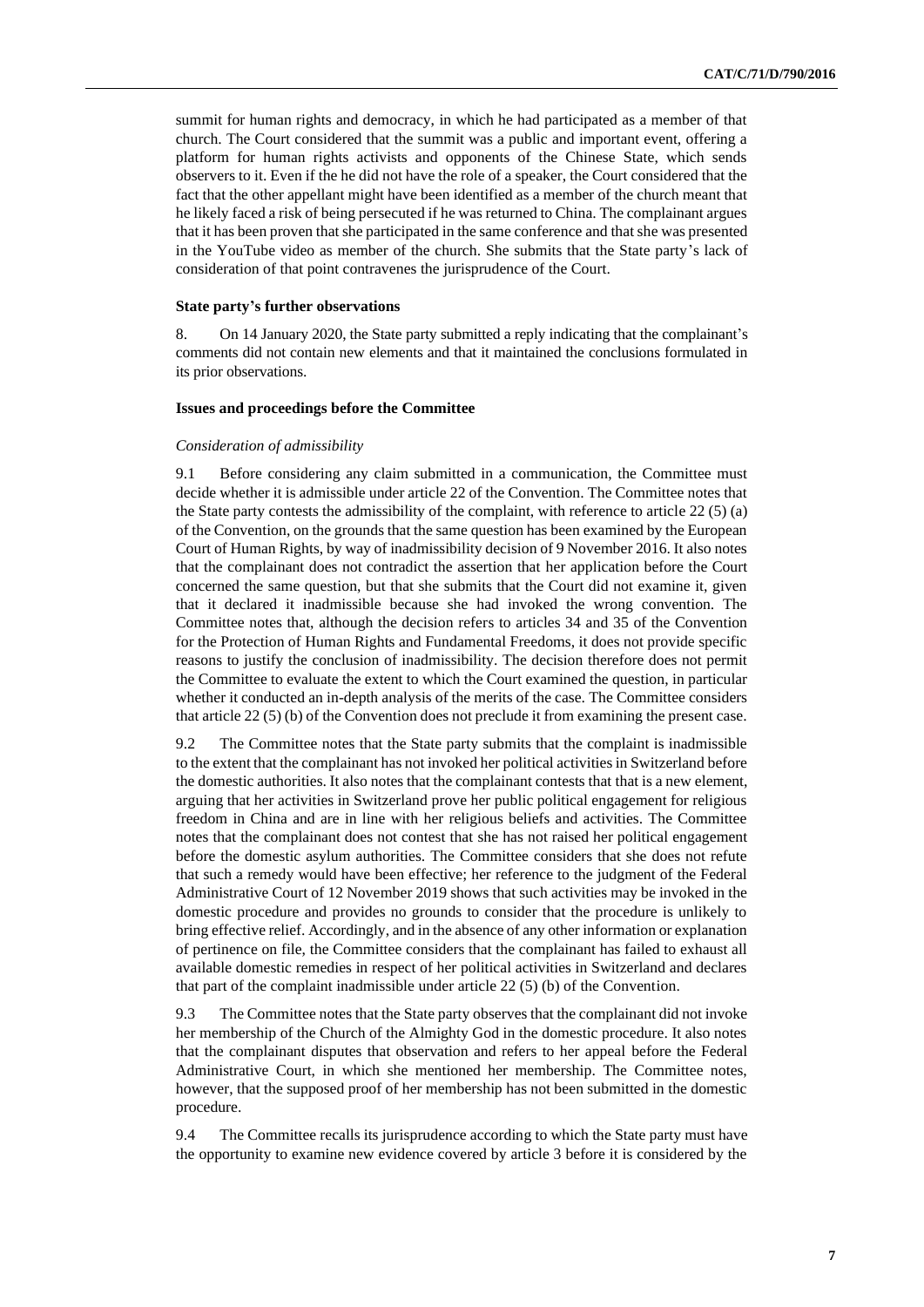Committee as a communication under article 22 of the Convention.<sup>10</sup> Noting the observation of the State party that a second asylum application would have generated the right to remain in Switzerland until the end of the procedure, the Committee considers that the complainant has not effectively justified that she could not have raised the supposed proof in a separate, second, asylum application or that that remedy would otherwise be ineffective. The Committee therefore notes that article 22 (5) (b) of the Convention precludes it from examining the supposed proof. In the absence of proof presented to the domestic authorities, and noting that the complainant stated in the hearing before the State Secretariat for Migration that she did not belong to a sect or religious group, the Committee concludes that the complainant's claimed membership of the Church of the Almighty God is manifestly unfounded in the sense of article 113 (b) of its rules of procedure, and that that element of the communication is consequently inadmissible.

9.5 The Committee sees no other obstacle to the admissibility of the remaining elements of the complaint, which were brought before the State party's authorities and courts, and proceeds with its consideration of the merits.

#### *Consideration of the merits*

10.1 The Committee has considered the communication in the light of all the information made available to it by the parties, in accordance with article 22 (4) of the Convention.

10.2 In the present case, the issue before the Committee is whether the forced return of the complainant to China would constitute a violation of the State party's obligations under article 3 (1) of the Convention not to expel or return (*refouler*) an individual to another State where there are substantial grounds for believing that he or she would be in danger of being subjected to torture.

10.3 The Committee must evaluate whether there are substantial grounds for believing that the complainant would be personally in danger of being subjected to torture upon return to China. In making that assessment, the Committee must take into account all relevant considerations, pursuant to article 3 (2) of the Convention, including the existence of a consistent pattern of gross, flagrant or mass violations of human rights. <sup>11</sup> However, the Committee recalls that aim of such an analysis is to determine whether the complainant would be personally at a foreseeable and real risk of being subjected to torture in the country to which he or she would be extradited.<sup>12</sup>It follows that the existence of a pattern of gross, flagrant or mass violations of human rights in a country does not as such constitute sufficient reason for determining that a particular person would be in danger of being subjected to torture on return to that country; additional grounds must be adduced to show that the individual concerned would be personally at risk.13Conversely, the absence of a consistent pattern of flagrant violations of human rights does not mean that a person might not be subjected to torture in his or her specific circumstances.<sup>14</sup>

10.4 The Committee takes note of the conclusion of the State party that the complainant's statements are not credible and do not permit the conclusion that there are serious reasons to think that she would be exposed to torture in case of her return to China. Despite the complainant's argument that the State party does not question her religious beliefs, the Committee notes that the State party refers to the domestic decisions, in which the State Secretariat for Migration found that her statements, in particular those concerning her religious beliefs practised since 2010, L's arrest, the actions of L's husband and the authorities' pursuit, were particularly stereotypical, evasive and barely spontaneous, as well as contrary to all logic and the general experience. The State Secretariat for Migration also found that no evidence had been presented in support of those statements. The Committee notes that, in her appeal to the Federal Administrative Court, the complainant disputed that evaluation and claimed having responded coherently and clearly and having described in

<sup>10</sup> *F.M-M. v. Switzerland* (CAT/C/46/D/399/2009), para. 6.5.

<sup>11</sup> *Kalinichenko v. Morocco* (CAT/C/47/D/428/2010), para. 15.3; *T.M. v. Sweden* 

<sup>(</sup>CAT/C/68/D/860/2018), para. 12.3; and *I.A. v. Sweden* (CAT/C/66/D/729/2016), para. 9.3.

<sup>12</sup> Ibid.

<sup>13</sup> Ibid.

<sup>14</sup> Ibid.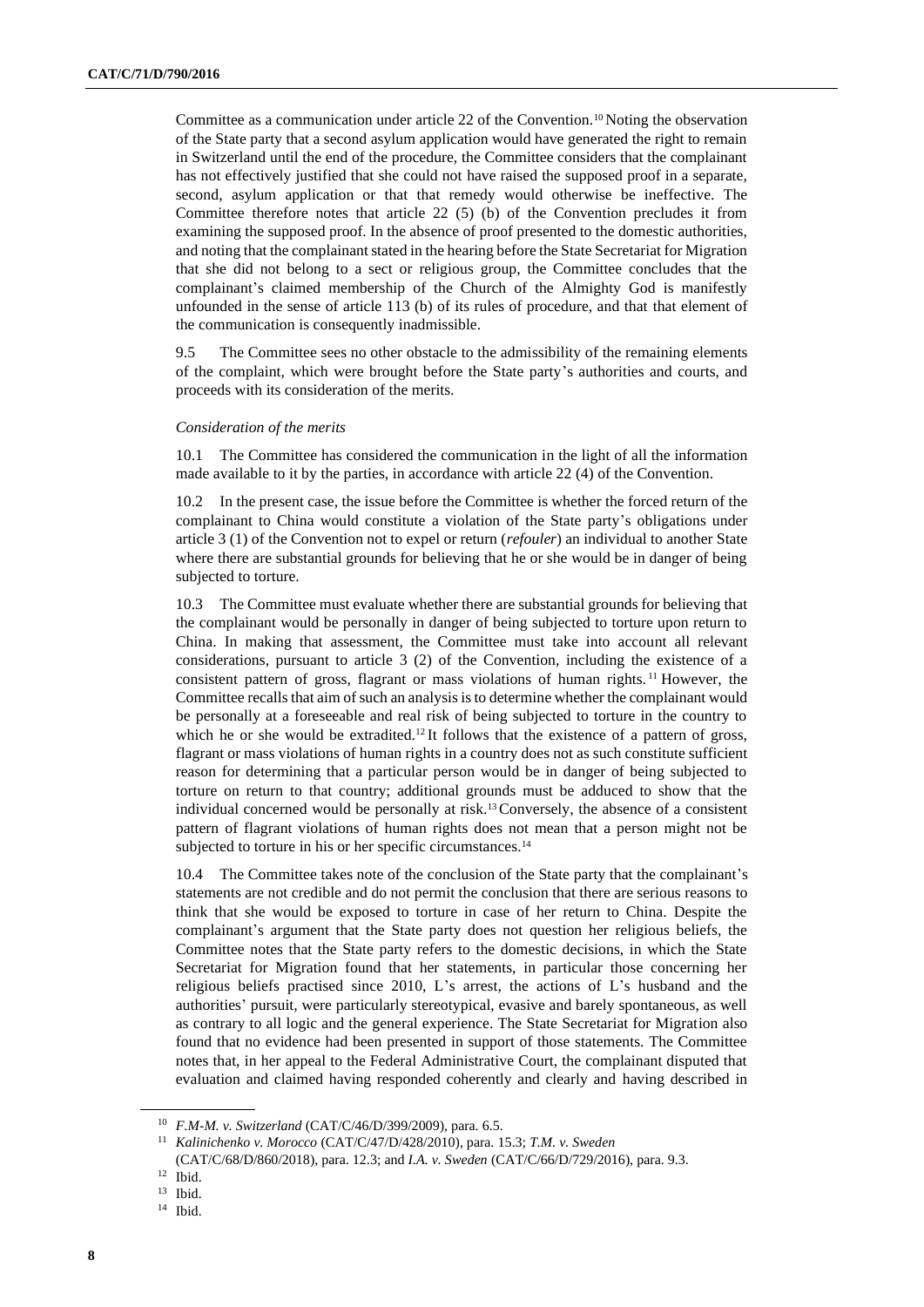detail the course and modes of the meetings with the sisters and brothers in the church, as well as the meaning of the faith for her. By contrast, the Committee notes that neither the decision of the State Secretariat for Migration nor the State party's observations refer to any specific elements in the complainant's answers that allegedly affected the credibility of her religious beliefs. The Committee also notes that the testimony of W affirms that the complainant is a Christian. Given the circumstances, the Committee is satisfied that the complainant has sufficiently substantiated her account of her adherence to Christianity.

10.5 The Committee takes note of the State party's argument that it is not plausible that the police would have searched for the complainant at a residence of a brother in the church, which was used as a church, in the village of N without arresting him, even though they were accompanied by L's husband, who knew that L and the complainant often met at that home. The Committee notes that, in the transcript of the hearing before the State Secretariat for Migration, the complainant stated that the Chinese authorities did not arrest the brother in the church, owing to lack of proof against him. The complainant also stated that the Chinese authorities had no proof against her either and that they were unaware of her real identity. The Committee considers that the complainant has not effectively justified the existence of the abovementioned risk in the absence of proof against her at that point in time.

10.6 However, the Committee notes that, on appeal, the complainant submitted testimony from W, according to which the son of L's husband obtained the complainant's family home address, upon which he took the police there, where the complainant's mother was told by the police that the complainant should surrender herself as soon as possible. The complainant adds that the police found pictures of her at the residence and stated that those who preached the gospel were regarded as criminals. From that testimony, it can be concluded that the police were looking for the complainant, therefore the Committee cannot agree with the State party's observation that the testimony provides no basis for concluding that she had problems with the authorities. Taking note of the State party's observation that the testimony is inconsistent with the complainant's statement that she presented herself to the family under an alias, the Committee finds that the State party has not explained in what way the use of an alias means that L's family could not have found out about the complainant's address, in particular given that, according to the transcript of the hearing before the State Secretariat for Migration, the complainant visited their residence often and had introduced herself to L's husband, who was therefore aware of her appearance. In the absence of further doubts concerning the trustworthiness of W's testimony raised by the State party, the Committee finds that due weight should be given to the complainant's account of the police search, visit to the residence and threat to her mother relating to the complainant's religious activities and preaching.

10.7 The Committee takes note that the State party argues that it is illogical that the complainant would have been able to obtain a passport and use it to freely leave China if she was wanted by the Chinese authorities. The Committee also takes note of the complainant's argument that the Chinese authorities had no basis in domestic law for preventing her departure from the country. It further takes note of the State party's reference to one of the submitted professors' statements, according to which procuring a passport is possible if the person concerned has never had their details checked at a border crossing or has provided an alias during a check and profited from a delay in the registration of his or her fingerprints. The cited professor also points out that there is a high level of corruption among Chinese officials, which facilitates the procurement of passports, and that airport officials rarely check names and never check fingerprints. The Committee notes that the complainant states having availed herself of an alias and that she received help from third parties in procuring the documents, which is consistent with the abovementioned information. The Committee considers that the inconsistencies observed by the State party about the exact role of Z do not necessarily lead to the conclusion that the complainant's account of the procurement of a passport is not credible. The Committee therefore finds that due weight should be given to the complainant's statement.

10.8 The Committee notes that the State party has not disputed the increasing incidence of persecution of Christians in China, as noted by the complainant. The Committee recalls its concern about the consistent reports that members of various groups, including religious minority groups, continue to be charged, or threatened to be charged, with broadly defined